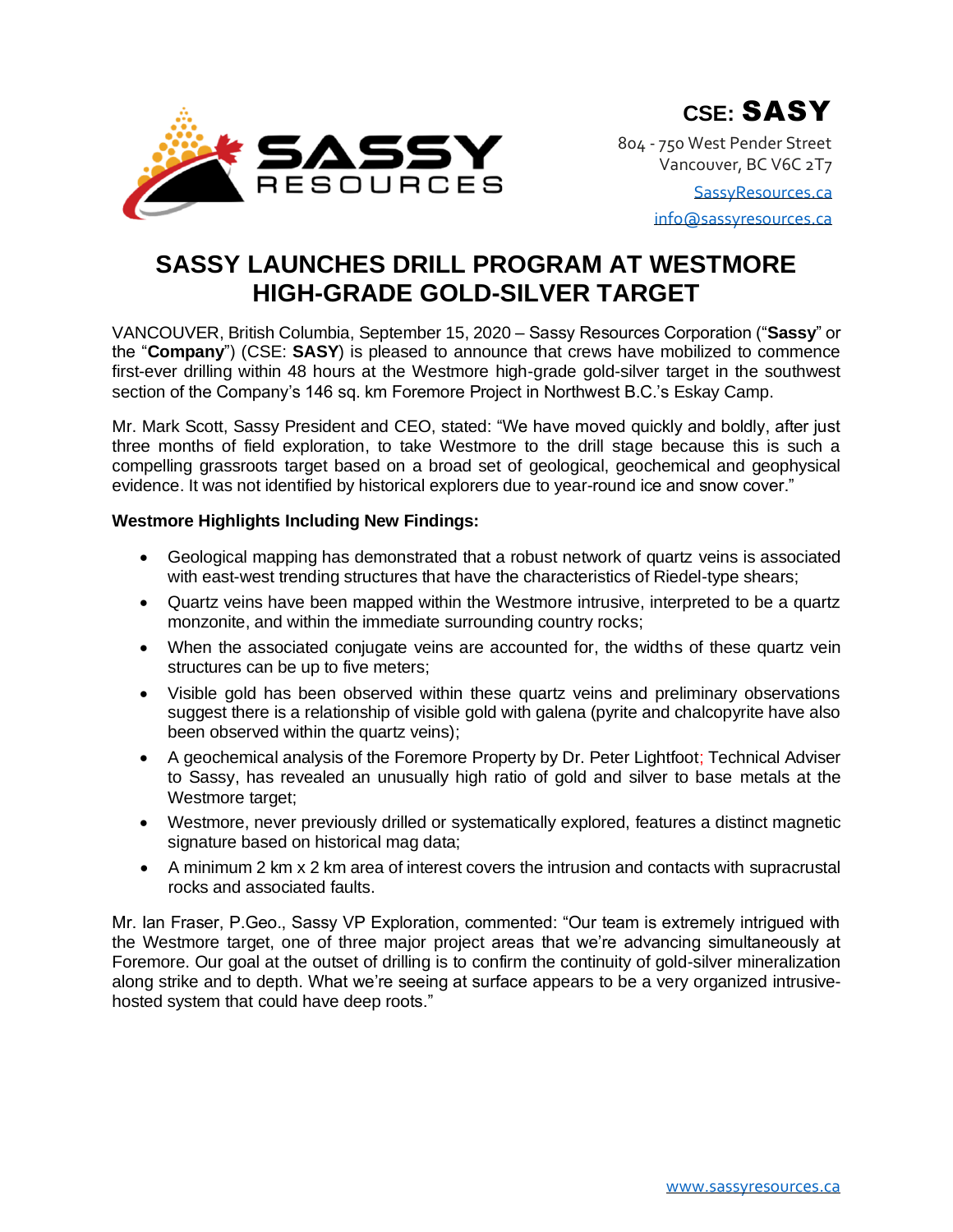# **Foremore Project Map**



#### **Qualified Person**

The technical information in this news release has been reviewed and approved by Mr. Ian Fraser, P. Geo., Vice President of Exploration for Sassy Resources. Mr. Fraser is the Qualified Person responsible for the scientific and technical information contained herein under National Instrument 43-101 standards.

### **About Sassy Resources**

Sassy Resources is an exploration stage resource company currently engaged in the identification, acquisition and exploration of high-grade precious metal and base metal projects in North America. Its current focus is on the Foremore Gold-Silver Project located in the Eskay Camp, Liard Mining Division, in the heart of Northwest B.C.'s prolific Golden Triangle.